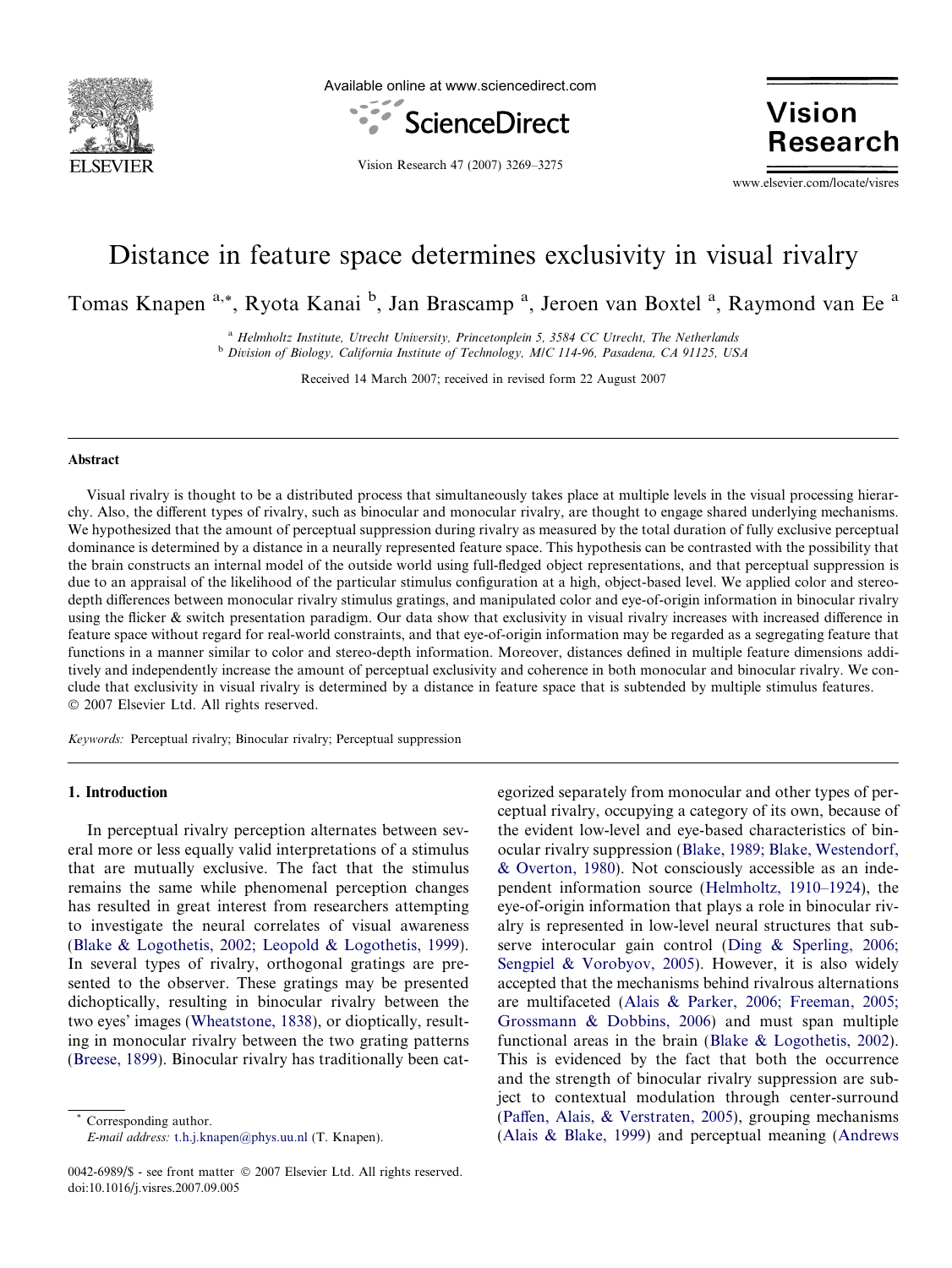[& Lotto, 2004](#page-5-0)). Monocular or pattern rivalry is also subject to center-surround pattern completion interactions [\(Maier,](#page-5-0) [Logothetis, & Leopold, 2005](#page-5-0)). Not only are the mechanisms behind perceptual rivalry generally considered to be distributed, there is also evidence that the different types of visual rivalry are dependent on shared neural circuitry [\(Bonneh, Sagi, & Karni, 2001; Logothetis, Leopold, &](#page-5-0) [Sheinberg, 1996; Pearson & Clifford, 2005; Wilson, 2003\)](#page-5-0).

There are many examples of rivalrous stimuli for which the rate of perceptual alternations depends on the strength of the conflict between them ([Brouwer & van Ee, 2006;](#page-5-0) [Hupe & Rubin, 2003; van Ee, van Dam, & Erkelens,](#page-5-0) [2002\)](#page-5-0). When contrast, the main determinant of interocular gain control ([Ding & Sperling, 2006\)](#page-5-0), is decreased in a binocular rivalry stimulus, the source of conflict decreases in strength, resulting in fusion of the two stimulus halfimages: plaid percepts ([Liu, Tyler, & Schor, 1992](#page-5-0)). We hypothesized that, as a general mechanism, the neural inhibition that results in completeness of perceptual suppression during visual rivalry is determined by a distance in a low-level neurally represented space subtended by features such as orientation, color, or eye-of-origin information, before these features are integrated into object representations. Our hypothesis can be contrasted with the possibility that the brain constructs an internal model of the outside world, and that perceptual suppression is due to an appraisal of the stimulus configuration likelihoods in this internal model based on the properties of fully elaborated object representations. This latter hypothesis would imply that rivalry acts at a relatively high neural level as opposed to a feature-based hypothesis, which assumes that integration and suppression occur at lower levels in the visual processing hierarchy. To test our hypothesis, we parametrically varied the feature-based distance between the two grating patterns of a monocular rivalry stimulus by applying distances in both stereo-depth and color feature spaces.

Color differences between stimulus gratings affect the speed of monocular pattern rivalry alternations [\(Wade,](#page-6-0) [1975\)](#page-6-0), as does the angle between the stimulus gratings [\(Crassini & Broerse, 1982; Mapperson & Lovegrove,](#page-5-0) [1978\)](#page-5-0). The stereo-depth difference causes the gratings to appear at different depths. This change in stimulus configuration strongly decreases the likelihood that the two gratings coincide spatially. Real-world occlusion constraints play a profound role in determining whether binocular rivalry occurs at any location in the visual field [\(Ooi & He,](#page-5-0) [2006; Shimojo & Nakayama, 1990](#page-5-0)), and the addition of stereo-depth difference provides a way to assess the role of depth ordering in monocular rivalry. If, for instance, the likelihood of real-world conflict (i.e. a collision in three dimensional space) between the stimulus gratings when represented as objects, plays a definitive role in the generation of perceptual suppression, the amount of time spent in fully exclusive perceptual dominance should decrease as a result of the addition of stereo-depth differences. Conversely, our hypothesis regarding the distance in a low-level feature space between the neural representations of the two gratings predicts that the amount of fully exclusive perceptual rivalry must increase.

Another issue is whether in binocular rivalry, eye-of-origin information can be seen as a segregating signal, much as we regard color and stereo-depth differences. That is, we wanted to investigate whether a difference in eye-of-origin combines with other stimulus features to produce perceptual suppression. Recently a new type of presentation paradigm has been developed in which the stimulus presentation is dichoptic and the stimulus halves are switched between the eyes at 3 Hz while being flickered at a rate of ca. 20 Hz ([Logothetis](#page-5-0) [et al., 1996](#page-5-0)). This flicker & switch (F&S) rivalry presentation may, when using the right stimulus conditions ([Bonneh et al.,](#page-5-0) [2001; Lee & Blake, 1999](#page-5-0)), result in percepts that survive switches between the eyes, implying that perceptual suppression is not eye-image based but based on pattern identity under these conditions. The fact that eye-of-origin information is dissociated from alternations in visual awareness allows us to specifically address the role of eye-of-origin information as a segregating feature in binocular rivalry by varying color differences between dichoptically presented orthogonal gratings in situations of binocular and F&S rivalry.

Total dominance time is a measure of the vehemence of the rivalry process as it is defined by the lack of intermediate, non-exclusive states such as fused plaid percepts or piecemeal rivalry.<sup>1</sup> In our experiments, we have used the sum of all perceptual durations in which observers reported a completely exclusive percept as a measure for the completeness of suppression. So, observers were reporting full suppression of one grating and the concomitant full dominance of the other grating, a phenomenon we refer to as full exclusivity. The dependent variable in our experiments was the sum of the durations of full exclusivity in any one trial, divided by the duration of that trial, yielding the 'full exclusivity fraction'.<sup>2</sup>

 $1$  In monocular and binocular rivalry the complementary percepts of what we term full exclusivity constitute different perceptual impressions. The complement of full exclusivity in binocular rivalry is characterized by a spatial break-up of exclusive perception such that the observer's percept is dominated by one stimulus half-image at a certain spatial location, whereas the other stimulus half-image dominates the remainder of the spatial extent of the stimulus. This type of perception is called piecemeal rivalry, as opposed to the wholesale or coherent perceptual dominance that we term full exclusivity. Therefore, in the case of binocular rivalry, 'full exclusivity' could be exchanged with 'coherence'. In monocular rivalry however, the percept seen when perception is not fully exclusive is a fusion of the two constituent gratings into a plaid pattern. In contrast, these types of plaid pattern percept do not occur in binocular rivalry apart from the first 150 ms of presentation (false fusion, [[Blake, Yang, & Westendorf, 1991\]](#page-5-0)), and/or at very low stimulus contrasts [[Liu et al., 1992\]](#page-5-0). In the case of monocular rivalry, the most coherent possible percept is a mixture of the two grating patterns fused to a plaid percept and because of this, we cannot use the phrase 'coherence' but refer to this most exclusive perceptual state as 'full exclusivity' in both binocular and monocular rivalry.

<sup>&</sup>lt;sup>2</sup> Note that what we term 'full exclusivity' does not imply strength of suppression as defined by the difference in detection or discrimination threshold during either dominance or suppression of the percepts. This longstanding method [\[Fox & Check, 1972\]](#page-5-0) for probing the depth of suppression during binocular rivalry directly probes the strength of gain-control [[Alais &](#page-5-0) [Parker, 2006; Alais & Melcher, 2006](#page-5-0)], whereas in our research we have not.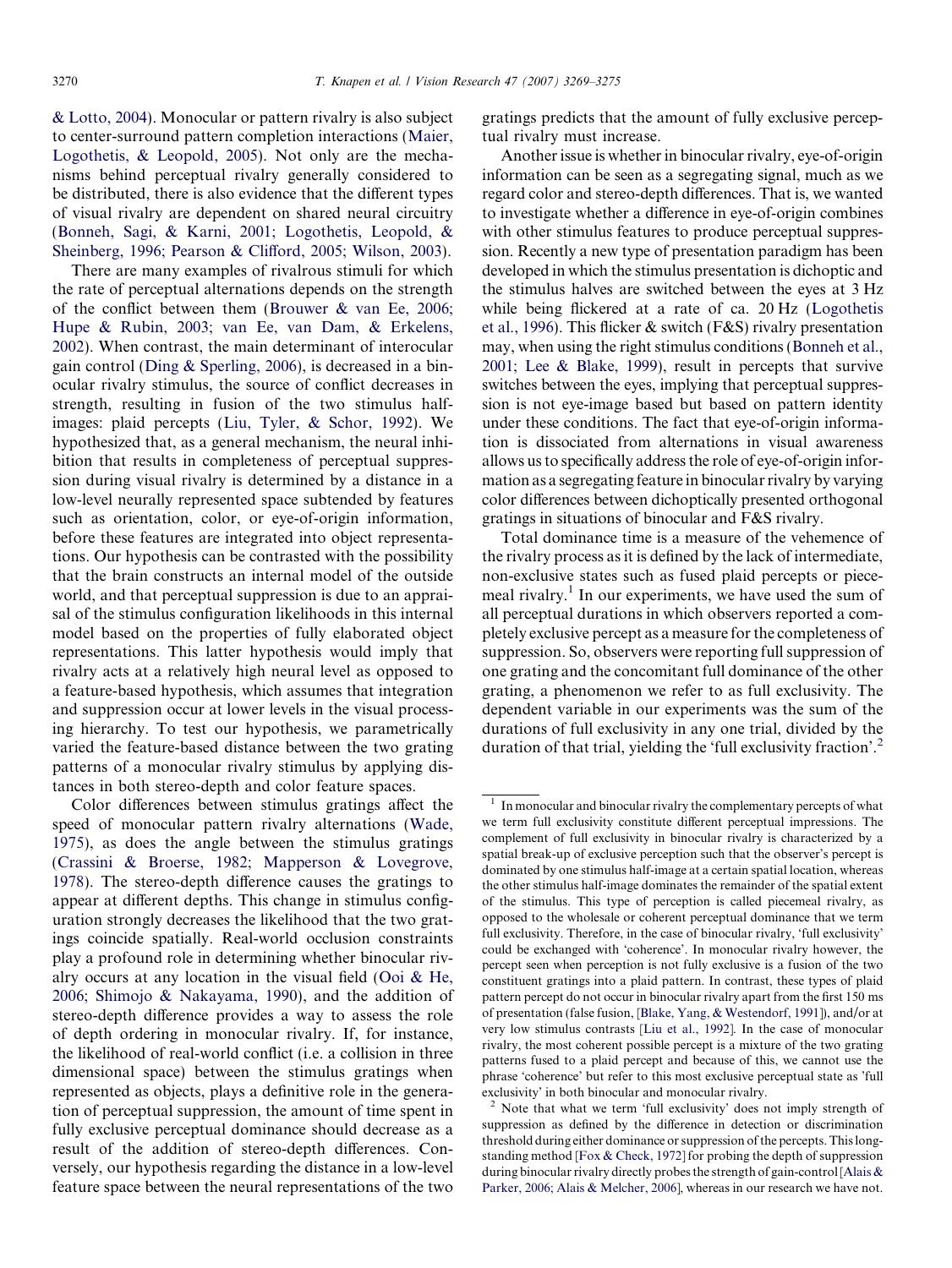#### 2. Methods

#### 2.1. Apparatus and stimuli

Eight observers participated in the different experiments, one of whom was aware of the hypotheses (author T.K.). At least six observers participated in each condition. All had normal or corrected-to-normal vision, and could reliably discern the stereo-differences in our stimuli. Subjects viewed orthogonal grating stimuli through a mirror stereoscope at a viewing distance of 47 cm. The stimuli were presented on a 22" LaCie monitor  $(1600 \times 120075 \text{ Hz})$  with linear  $\gamma$  using custom software.

A rendering of a monocular rivalry stimulus is shown in Fig. 1. Centrally a fixation mark was projected, composed of half-rectified concentric circular sine-wave gratings with a gaussian envelope and a total visible size of 1.4. Surrounding the fixation mark a gaussian enveloped (eccentricity  $\mu$ 1.8,  $\sigma$  0.4) annulus filled by a plaid consisting of half-rectified sine-wave grating (spatial frequency 1.1 cycles/degree) patterns was drawn. The background was black (luminance  $0.0 \text{ cd/m}^2$ ), and a surrounding pattern (white, luminance  $69.8 \text{ cd/m}^2$ ) of crosses together with a concentric circle directly surrounding the stimulus provided ample aid for correct binocular fusion, and a reference for any disparity signal in the stimulus. To control one segregating signal, the colors of the gratings making up the plaid were varied from isochromatic (i.e. both were yellow) to full color difference (i.e. one was green, one was red) in eight steps. Care was taken to ensure objective isoluminance of both gratings in all color separation conditions. A control experiment with patterns made subjectively isoluminant using a flicker isoluminance test showed highly similar results in two subjects (data not shown). Peak luminance of the plaid was  $12.6 \text{ cd/m}^2$  at the junctions, and each grating had a peak luminance of  $6.3 \text{ cd/m}^2$ .

Stereo-depth differences between the two gratings were implemented by varying the spatial phase of the gratings between the eyes to a maximum of 0.15 disparity in four steps. In a control experiment we examined the possible effect of vergence eye position by placing the fixation mark in the stereoscopic depth plane of either the nearer or farther grating.

For the second experiment, a binocular rivalry stimulus was constructed by projecting one of the monocular rivalry gratings in each eye, with orthogonal orientations. Peak luminance of these gratings was set to 12.6 cd/m<sup>2</sup> to equate the total amounts of luminance in the stimuli of binocular and monocular rivalry conditions. Binocular rivalry stimuli were presented under conditions of normal continuous viewing, synchronous on-off flicker at 19 Hz, and flicker and switch stimulation, during which the stimulus was flickered at 19 Hz and the monocular half-images were switched between the eyes with a full period of 660 ms, i.e. the dura-



Fig. 1. Monocular rivalry stimulus. The fixation mark, consisting of concentric circles, ensures stable fixation and also provides a reference for stereoscopic signals. This rendering illustrates the maximum color difference between the two gratings. Free-fusing leads to a stereo-depth difference between the red and green gratings, which greatly increases the strength of suppression. (For interpretation of the references to colour in this figure legend, the reader is referred to the web version of this article.)

tion of each of the two eye-pattern combinations was 330 ms. Note that this means that the pattern in both eyes is replaced at 3 Hz, whereas a full cycle takes place at 1.5 Hz.

#### 2.2. Procedure

In all experimental sessions the subjects' task was identical; Subjects were instructed to fixate the fixation mark and report the orientation of the dominant grating percept by depressing keys. They were specifically instructed not to press when either a plaid, piecemeal rivalry, or rapid 3 Hz alternations were perceived. When debriefed, none of the subjects reported problems regarding binocular fusion during the experiment, nor did stereoscopic depth and color engage in independent rivalry. As we were interested in the mechanisms that cause perceptual exclusivity or coherence, our main measure was the total fraction of a trial during which exclusive perceptual dominance was experienced. We calculated this measure by summing all the perceptual durations in a single trial, and divided this number by the total duration of that trial. In all sessions, trial duration was 30 s, and each combination of presentation regime and color or stereo-depth difference was tested twice, once for each of the orientation-color combinations. Subjects completed three sessions, amounting to approximately 2.5 h in total.

#### 3. Experiment 1: Monocular rivalry

Subjects viewed stimuli such as those depicted in Fig. 1 and continuously reported periods of full perceptual exclusivity, meaning that when a plaid or piecemeal rivalry was perceived, no keys were pressed. The exclusive dominance durations were summed and divided by the total trial duration to yield the 'fraction of full exclusivity'. This fraction is better suited than alternation rate to probe the prevalence of intermediate perceptual states such as a plaid percept, or piecemeal rivalry percepts. We independently varied grating separation using stereo-depth differences and color differences between the two grating patterns.

# 3.1. Results

Our results, shown in [Fig. 2a](#page-3-0), demonstrate that the combination of stereoscopic depth differences and color differences increases the amount of full perceptual exclusivity, in some subjects to the point where the suppression likens binocular rivalry suppression in completeness and rate. The strengthening of perceptual exclusivity due to increased stereoscopic depth differences is evidence for the conjecture that pattern rivalry suppression is determined by distance in feature space and not by an evaluation of the three dimensional positions of objects (that is, at a high level of abstraction). Thus, real-world spatial relationships such as likelihood of spatial grating coincidence do not play a role in the generation of suppression in our stimuli. In addition, we find that there is no predominance of the near-plane percept that could be the result of realworld occlusion or depth-ordering constraints such as those that occur in suppression based on surface completion ([Graf, Adams, & Lages, 2002; Maier et al., 2005\)](#page-5-0). We also conducted a control experiment in which the fixation mark was placed in the depth plane of either the near or far stimulus plane. [Fig. 2](#page-3-0)b shows the data from this con-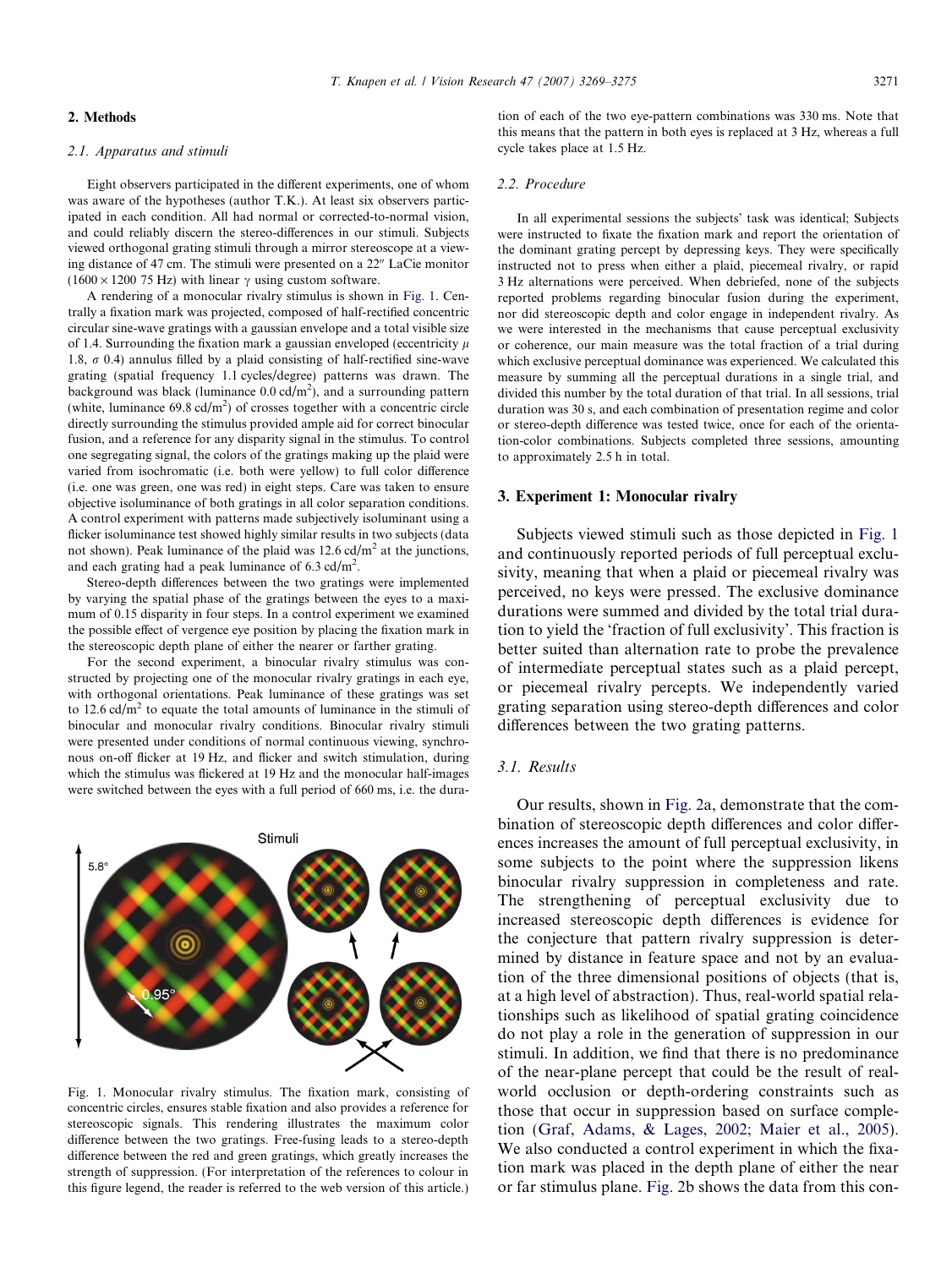<span id="page-3-0"></span>

Fig. 2. (a) Monocular rivalry; exclusivity increased due to both color and stereo-depth differences results of experiment 1 plotted as full exclusivity fraction versus both color and stereoscopic depth differences between stimulus gratings. Fraction full exclusivity indicate the fraction of time subjects reported complete perceptual suppression. This measure of the amount of exclusivity combines the rate and duration of perceptual dominance periods. Both stereoscopic depth differences and color differences increase this measure, lending credence to the proposition that it is distance in a feature space that causes perceptual suppression. Moreover, the two signals additively increase the amount of exclusivity which points towards a role for distributed processing of various signals as the source of perceptual suppression. Values indicate the mean over 7 subjects. (b) No effects of depth ordering and vergence eye position; experiment 1. Top: If the rivalrous alternations that subjects reported were influenced by the depth ordering of the planes (or inferences regarding occlusions) a difference in the preponderance of near-plane and far-plane percepts should result from this influence, as has been reported for other stimuli [\(Graf et al., 2002; Maier et al., 2005](#page-5-0)) that rely on surface-completion for suppression. The most likely result would be a nearplane predominance bias that increases with stereoscopic depth difference. To investigate this, we took the total amount of time spent in both near-plane and far-plane percepts for all stereo-depth differences separately and calculated the ratio between the two, a measure of near-plane predominance bias. This ratio of near and far percepts is not influenced by the stereoscopic depth difference between the gratings  $F(4, 30) = 1.1$ ,  $p = .4$ . Thus, depth ordering does not influence the predominance of the near-plane and far-plane percepts. Values indicate the mean  $\pm 1$  SEM over 8 subjects. Bottom: Changing the depth of the fixation mark to that of either the near or far plane does not affect the near/far ratio. To provide a control for the possible effect of vergence eye position on the ratio of near and far plane percepts, we changed the stereoscopic depth of the fixation mark to that of either the near or the far plane. Placing the fixation mark in either front or back plane does not change the ratio of near to far planes ( $p > .8$ ). Together, these control results indicate that there is no effect of either depth ordering or vergence eye position on the distribution of near-plane and far-plane percepts. Values indicate the mean  $\pm 1$ SEM over 6 subjects. (For interpretation of the references to colour in this figure legend, the reader is referred to the web version of this article.)

trol experiment, demonstrating that there is no effect of vergence eye position on the predominance of the near and far patterns.

Both color difference ([Andrews & Purves, 1997; Kitterle](#page-5-0) [& Thomas, 1980\)](#page-5-0) and stereo-depth difference influence suppression (Fig. 2a), evident in our data from the fact that near-monotonic increases in full exclusivity fraction result from increases in either segregating signal. The effects of both features on the amount of exclusivity are additive and independent. The effects of color and stereo-depth difference are both significant  $(F(4, 270) = 8.5, p < .001;$  $F(8, 270) = 4.2$ ,  $p < .001$ , but the interaction between the two is not  $(F(32, 270) = 0.24, p = 1.0)$ . These results can be easily seen in Fig. 2a, where at the highest level of color-separation the use of stereo-depth differences produces an almost identical increase in exclusivity as it does with no color-differences present, and vice versa.

## 4. Experiment 2: Binocular rivalry

To investigate whether eye-of-origin information can be seen as a segregating signal that functions in a way similar to color difference or stereo-depth difference we specifically disengaged eye-of-origin information as a signal by means of the F&S paradigm. We predict that under normal viewing conditions, eye-of-origin information must interact with color, in which interaction color must play a role, contrary to what has been found before ([Wade, 1975\)](#page-6-0). When eye-of-origin information is no longer involved in the generation of perceptual suppression, however, we expect that the role of color will equal that of color in a monocular rivalry stimulus with 0 stereo-depth difference between the gratings (experiment 1).

In this second experiment, we parametrically varied color differences between dichoptically presented (binocularly rivaling) gratings. The gratings were presented either continuously, with 19 Hz on-off flicker, or with F&S stimulation in which the stimuli were swapped between the eyes at 3 Hz and flickered at 19 Hz. Monocular rivalry stimuli with no stereo-depth difference were used as a reference condition.

# 4.1. Results

[Fig. 3](#page-4-0) shows that both normal and flickered binocular rivalry exhibit a strong saturation, in the sense that the fraction of full exclusivity (coherence) will generally not exceed 0.8 due to the durations of the transitions between percepts. The fact that several studies ([Kitterle & Thomas,](#page-5-0) [1980; Thomas, 1978; Wade, 1975](#page-5-0)) have found no effect of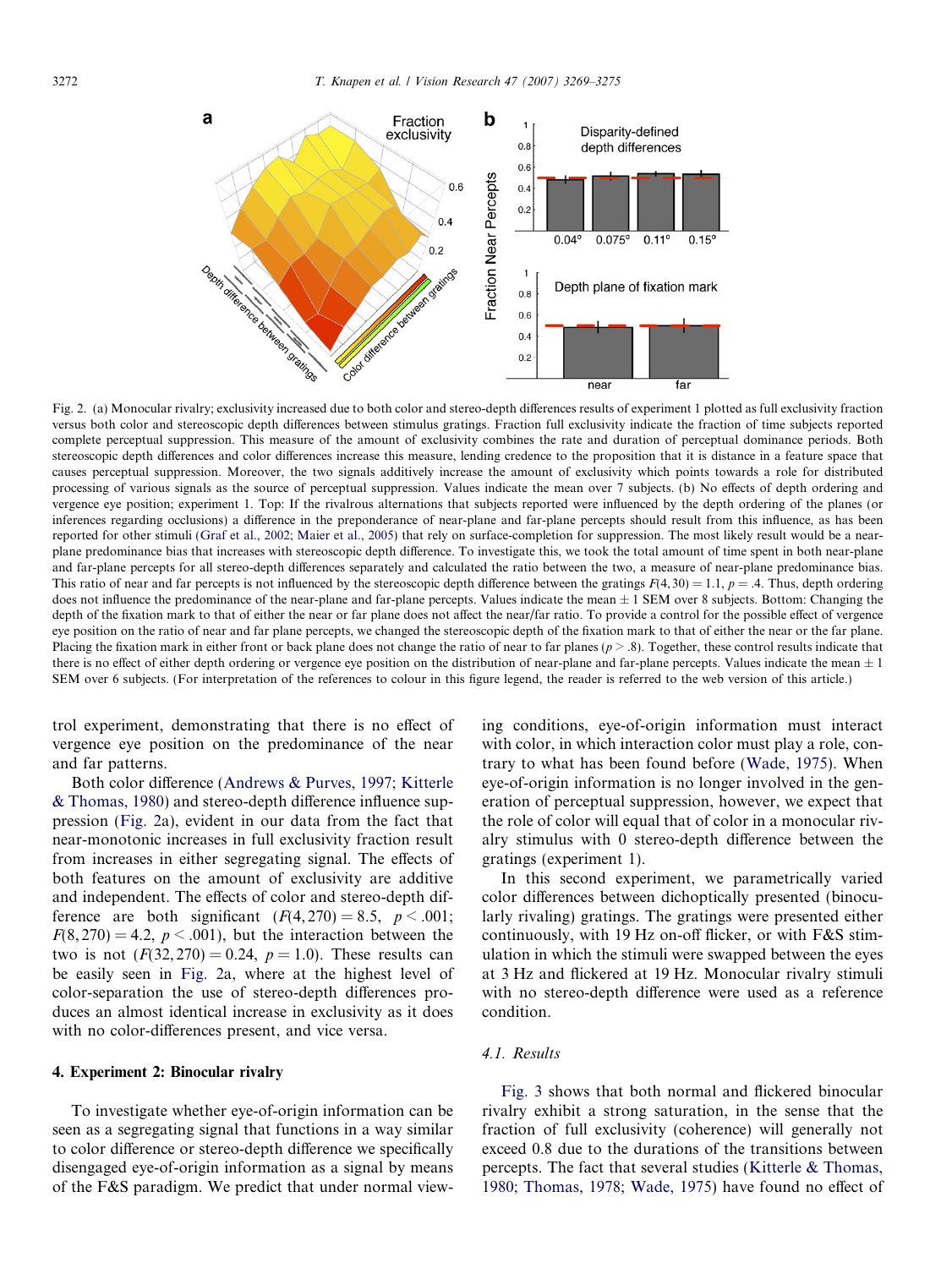<span id="page-4-0"></span>

Color difference between gratings

Fig. 3. Effects of color difference on binocular and pattern rivalry exclusivity. Colored lines represent conditions of normal binocular rivalry, flickering binocular rivalry, and pattern rivalry. These fall in two categories based on relative color-difference sensitivity. Binocular rivalry, flickering and continuously presented, remains close to saturation, but nevertheless shows a significant positive correlation with color difference. For both types of pattern rivalry the total amount of exclusivity is less, but the relative degree of modulation due to color differences is far greater than for binocular rivalry. Data represent the mean  $\pm 1$  SEM over 7 subjects. (For interpretation of the references to colour in this figure legend, the reader is referred to the web version of this article.)

color differences on binocular rivalry rate with orthogonal gratings may be due to this saturation, which may be even greater when using smaller stimuli, because the use of smaller stimuli limits the amount of piecemeal rivalry ([Bonneh](#page-5-0) [et al., 2001; O'Shea, Sims, & Govan, 1997\)](#page-5-0). Since piecemeal rivalry is a major complementary percept of full exclusivity (especially in binocular rivalry), larger stimuli allow for a greater increase in perceptual coherence due to color differences.

We find that the amount of suppression in both flickered and normal binocular rivalry is positively and significantly correlated with color difference between the stimulus gratings (Spearman's  $\rho$  for 71 df, 0.42 and 0.43, respectively,  $p = .0001$  and  $p < .0001$ ). The difference between situations in which rivalry is based on interocular differences (continuous and flickered binocular rivalry) and situations in which suppression is based on pattern (F&S and monocular rivalry) clearly demonstrates that eye-of-origin information is a very strong feature on which perceptual suppression is based, consistent with its low-level origins. As in experiment 1, a two-way ANOVA with interactions shows that whereas both the effects of color difference  $(F(8, 261) = 6.5, p < .001)$  and the effect of pattern/eye difference  $(F(1, 261) = 4.6, p < .05)$  are significant, their interaction is not  $(F(8, 261) = 0.65, p = .74)$ .

The dependence of the amount of exclusive perception on both eye-of-origin information and color differences between gratings indicates that in binocular rivalry, too, multiple information sources contribute to the generation of perceptual exclusivity. Although eye-of-origin information is a very strong and low-level segregating feature, it plays its role according to the rules of suppression based on distance in multiple feature spaces.

#### 5. Discussion

We asked whether the strength of conflict in pattern rivalry is due to mere feature-based division between the gratings, or depends on a real-world model that the brain may construct based on the inferred spatial properties of object representations. Our data strongly favor the feature-based hypothesis, according to which rivalry is dependent on the amount of 'evidence' (independent of the cue that causes it) of the separation of two grating patterns.

There is no influence of depth order on our results. This independence of spatial scene layout implies that in our experiment, suppression occurs at relatively early neural levels at which depth ordering does not play a substantial role. This finding can be contrasted to prior results ([Maier](#page-5-0) [et al., 2005\)](#page-5-0), where the amount of perceptual suppression reported was influenced by the depth order in the stimulus. However, as Maier et al.'s stimuli depended critically on contextual filling-in of suppression, their findings are likely the result of higher-level center-surround interactions.

Furthermore, the results of the control experiment in which we varied the position in depth of the fixation mark demonstrates that the increase in the amount of exclusive perceptual suppression due to separation in depth is independent of the depth-plane of fixation. Regarding eye posture, it has been suggested [\(Georgeson, 1984; Georgeson &](#page-5-0) [Phillips, 1980\)](#page-5-0), that there is a significant role for eye movements in the dynamics of monocular rivalry due to the fact that eye movements cause shifts in the retinal image, thereby causing interactions between negative after-images and stimulus patterns. This cannot provide a full explanation for perceptual switches during monocular rivalry, however, since these switches also occur with afterimages ([Bradley & Schor, 1988; Crassini & Broerse, 1982](#page-5-0)) and without eye movements [\(van Dam & van Ee, 2006](#page-6-0)). In our experiments, if fixation were alternately on the depth planes of near and far planes, these eye movements would equally promote dominance of both stimulus bar patterns, as both would shift by equal amounts in the two eyes due to the fact that grating orientations in both eyes were  $\pm 45$ . Therefore, eye movements between the different depth planes of our stimuli cannot explain our results.

The dismissal of eye-of-origin information from binocular rivalry by use of the F&S stimulation paradigm increases the relative importance of color differences between the two grating patterns. Both F&S and monocular rivalry have been coined ''pattern rivalry'' ([Logothetis](#page-5-0) [et al., 1996; Maier et al., 2005\)](#page-5-0) to illustrate the higher, eye-independent origins of the perceptual suppression that occurs. Under F&S and monocular pattern rivalry conditions, the data show a very similar monotonic increase in suppression due to the increase in color difference between the grating patterns. This correspondence between the two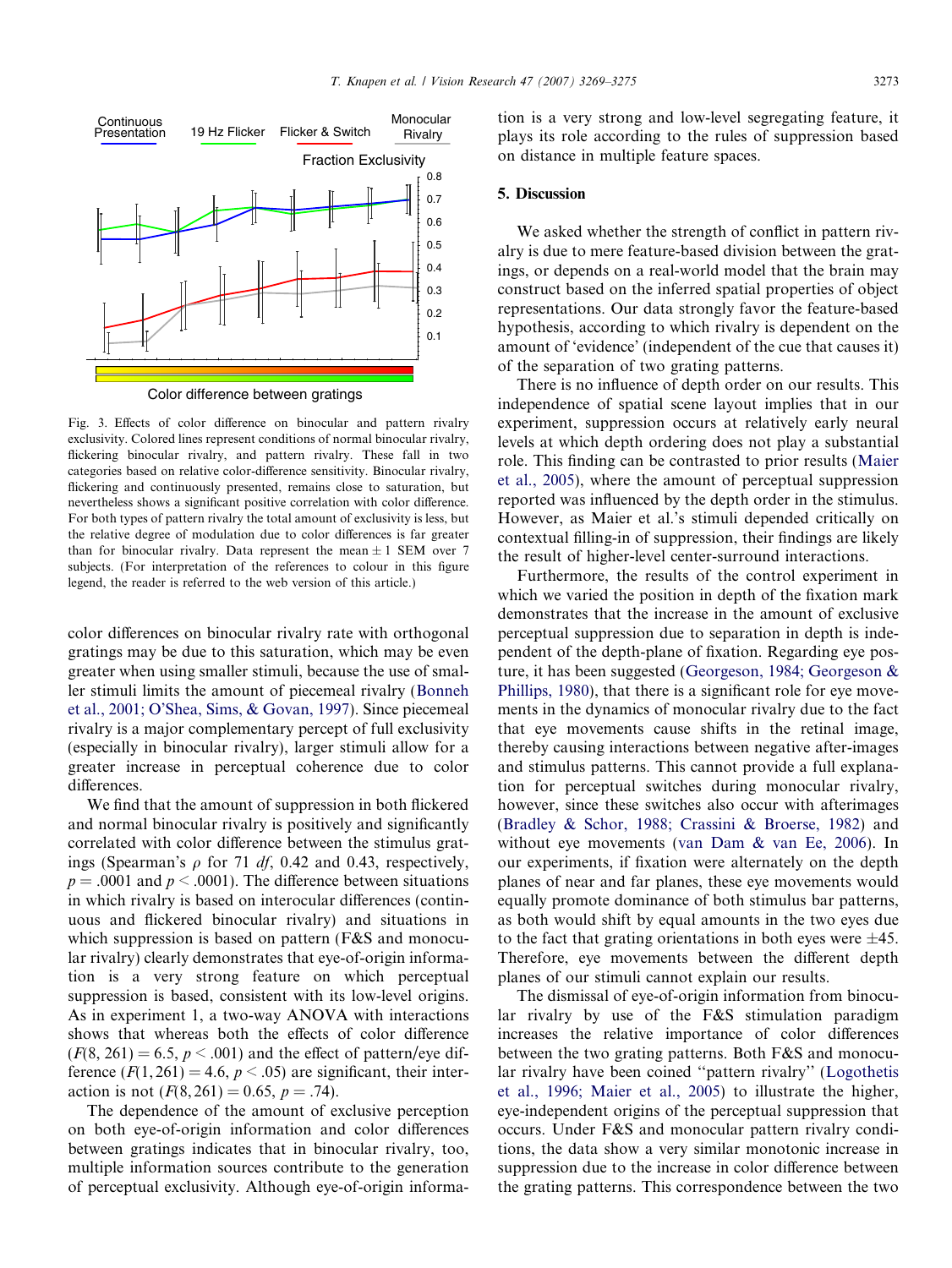<span id="page-5-0"></span>types of eye-independent pattern rivalry may point to a common neural mechanism, one at which eye-independent orientation detectors engage in mutual inhibition.

Stimulus flicker does play a role in the effects of the F&S manipulation (Lee & Blake, 1999) and also increases the occurrence of interocular grouping in binocular rivalry (Knapen, Paffen, Kanai, & van Ee, 2007). However, in our experiment 2 it is the eye-swap operation that effectively eliminates eye-of-origin information as a segregating feature, suggesting a prominent role for the eye-swap transient in generating percepts that mimic normal binocular rivalry in duration. This finding is hard to reconcile with models that describe F&S rivalry [\(Wilson, 2003](#page-6-0)), according to which it is the flicker that causes binocular rivalry to transpire on a higher, eye-independent level and the eyeswap procedure is merely necessary to bring the resulting eye-independence to light.

The large differences in color sensitivity between rivalry based on eye and rivalry based on pattern suggest that whereas binocular rivalry may be the result of the processes that underlie interocular matching (Carlson & He, 2004; Ooi & He, 2006) and are sensitive to patterns that occur in binocular occlusion situations [\(Shimojo & Nakayama, 1990\)](#page-6-0), pattern rivalry is more likely the result of scene segmentation mechanisms (Boutet & Chaudhuri, 2001; Maier et al., 2005).

The different information sources (color, stereo-defined depth and eye-of-origin) we used in our experiments independently affect the strength of perceptual suppression as measured by the total amount of exclusive perception. This implies that there is an important role for integrated distributed processing based on the representation of multiple information sources in the generation of perceptual suppression as measured by perceptual exclusivity.

## References

- Alais, D., & Blake, R. (1999). Grouping visual features during binocular rivalry. Vision Research, 39(26), 4341–4353.
- Alais, D., & Melcher, D. (2006). Strength and coherence of binocular rivalry depends on shared stimulus complexity. Vision Research, 47(2), 269–279.
- Alais, D., & Parker, A. (2006). Independent binocular rivalry processes for motion and form. Neuron, 52(5), 911–920.
- Andrews, T. J., & Lotto, R. B. (2004). Fusion and rivalry are dependent on the perceptual meaning of visual stimuli. Current Biology, 14(5), 418–423.
- Andrews, T. J., & Purves, D. (1997). Similarities in normal and binocularly rivalrous viewing. Proceedings of the National Academy of Sciences of the United States of America, 94(18), 9905–9908.
- Blake, R. (1989). A neural theory of binocular rivalry. Psychological Review, 96(1), 145–167.
- Blake, R., & Logothetis, N. K. (2002). Visual competition. Nature Reviews Neuroscience, 3(1), 13–21.
- Blake, R., Westendorf, D. H., & Overton, R. (1980). What is suppressed during binocular rivalry? Perception, 9(2), 223–231.
- Blake, R., Yang, Y., & Westendorf, D. (1991). Discriminating binocular fusion from false fusion. Investigative Ophthalmology & Visual Science, 32(10), 2821–2825.
- Bonneh, Y., Sagi, D., & Karni, A. (2001). A transition between eye and object rivalry determined by stimulus coherence. Vision Research, 41(8), 981–989.
- Boutet, I., & Chaudhuri, A. (2001). Multistability of overlapped face stimuli is dependent upon orientation. Perception, 30, 743–753.
- Bradley, A., & Schor, C. (1988). The role of eye movements and masking in monocular rivalry. Vision Research, 28(10), 1129–1137.
- Breese, B. B. (1899). On inhibition. Psychological Review, 3(1), 1–67.
- Brouwer, G. J., & van Ee, R. (2006). Endogenous influences on perceptual bistability depend on exogenous stimulus characteristics. Vision Research, 46(20), 3393–3402.
- Carlson, T. A., & He, S. (2004). Competing global representations fail to initiate binocular rivalry. Neuron, 43(6), 907–914.
- Crassini, B., & Broerse, J. (1982). Monocular rivalry occurs without eye movements. Vision Research, 22(1), 203–204.
- Ding, J., & Sperling, G. (2006). A gain-control theory of binocular combination. Proceedings of the National Academy of Sciences of the United States of America, 103(4), 1141–1146.
- Fox, R., & Check, R. (1972). Independence between binocular rivalry suppression duration and magnitude of suppression. Journal of Experimental Psychology, 93(2), 283–289.
- Freeman, A. W. (2005). Multistage model for binocular rivalry. Journal of Neurophysiology, 94(6), 4412–4420.
- Georgeson, M. A. (1984). Eye movements, afterimages and monocular rivalry. Vision Research, 24(10), 1311–1319.
- Georgeson, M. A., & Phillips, R. (1980). Angular selectivity of monocular rivalry: Experiment and computer simulation. Vision Research, 20(11), 1007–1013.
- Graf, E. W., Adams, W. J., & Lages, M. (2002). Modulating motioninduced blindness with depth ordering and surface completion. Vision Research, 42(25), 2731–2735.
- Grossmann, J. K., & Dobbins, A. C. (2006). Competition in bistable vision is attribute-specific. Vision Research, 46(3), 285–292.
- Helmholtz, H. (1910–1924). Treatise on Physiological Optics (Vol. 1). Optical Society of America. Translated from the third German edition.
- Hupe, J., & Rubin, N. (2003). The dynamics of bi-stable alternation in ambiguous motion displays: A fresh look at plaids. Vision Research, 43(5), 531–548.
- Kitterle, F. L., & Thomas, J. (1980). The effects of spatial frequency, orientation, and color upon binocular rivalry and monocular pattern rivalry. Bulletin of the Psychonomic Society, 16(5), 405–407.
- Knapen, T., Paffen, C., Kanai, R., & van Ee, R. (2007). Stimulus flicker alters interocular grouping during binocular rivalry. Vision Research,  $47(1), 1-7.$
- Lee, S. H., & Blake, R. (1999). Rival ideas about binocular rivalry. Vision Research, 39(8), 1447–1454.
- Leopold, D. A., & Logothetis, N. K. (1999). Multistable phenomena: Changing views in perception. Trends in Cognitive Sciences, 3(7), 254–264.
- Liu, L., Tyler, C. W., & Schor, C. M. (1992). Failure of rivalry at low contrast: Evidence of a suprathreshold binocular summation process. Vision Research, 32(8), 1471–1479.
- Logothetis, N. K., Leopold, D. A., & Sheinberg, D. L. (1996). What is rivaling during binocular rivalry? Nature, 380(6575), 621–624.
- Maier, A., Logothetis, N. K., & Leopold, D. A. (2005). Global competition dictates local suppression in pattern rivalry. Journal of Vision, 5(9), 668–677.
- Mapperson, B., & Lovegrove, W. (1978). Spatial frequency and orientation specificity of simultaneous and successive inhibition on monocular rivalry. Vision Research, 18(10), 1461–1463.
- Ooi, T. L., & He, Z. J. (2006). Binocular rivalry and surface-boundary processing. Perception, 35(5), 581–603.
- O'Shea, R. P., Sims, A. J., & Govan, D. G. (1997). The effect of spatial frequency and field size on the spread of exclusive visibility in binocular rivalry. Vision Research, 37(2), 175–183.
- Paffen, C. L. E., Alais, D., & Verstraten, F. A. J. (2005). Center-surround inhibition deepens binocular rivalry suppression. Vision Research, 45(20), 2642–2649.